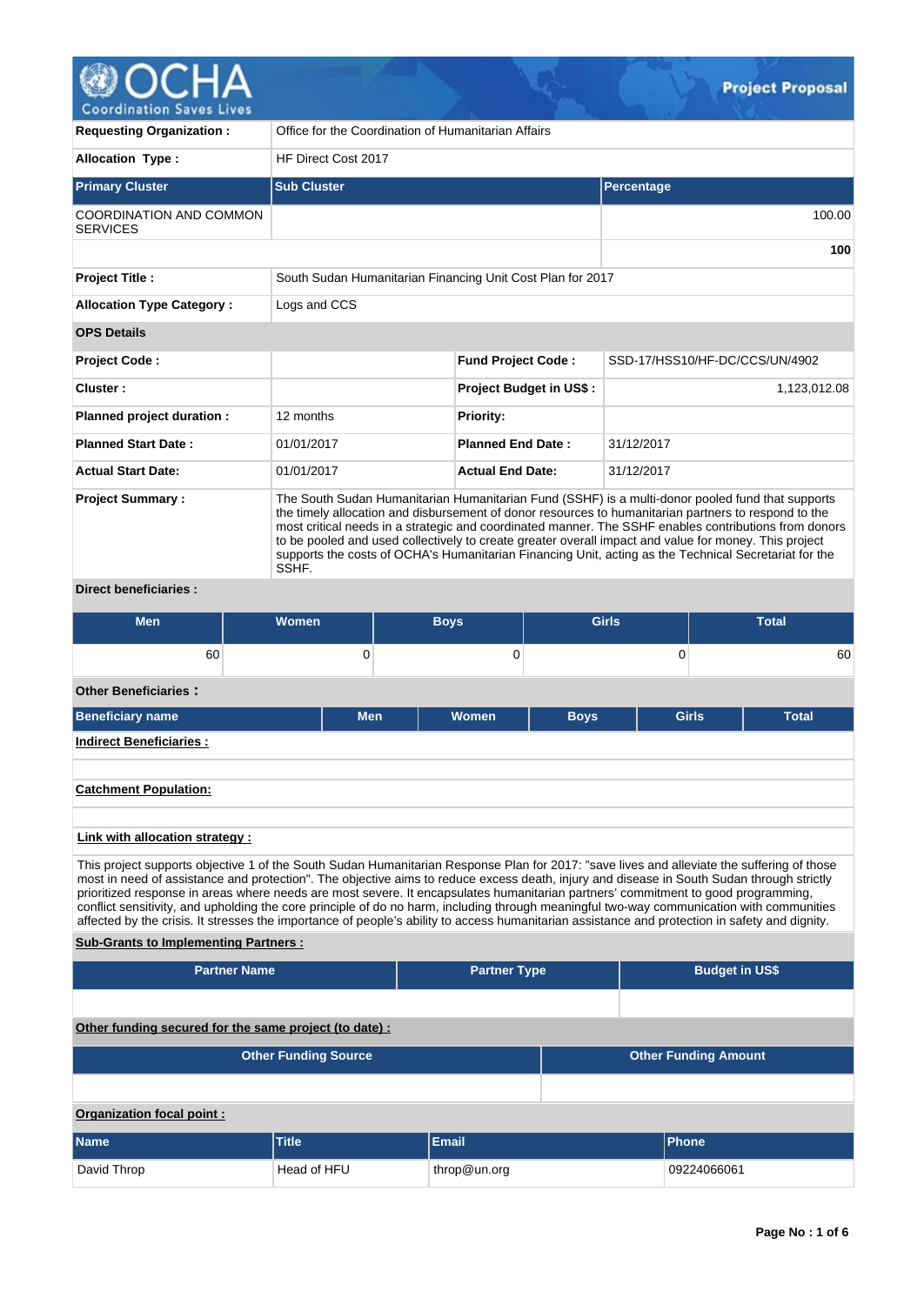| <sup>®</sup> Humanitarian Affairs<br>Olivier Nkidiaka<br>nkidiaka@un.org<br>0922406679<br>Officer | Thomas Nyambane | ' Humanitarian Affairs<br>Officer | nyambanet@un.org | 0922406071 |  |  |
|---------------------------------------------------------------------------------------------------|-----------------|-----------------------------------|------------------|------------|--|--|
|                                                                                                   |                 |                                   |                  |            |  |  |

## **BACKGROUND**

## **1. Humanitarian context analysis**

The humanitarian crisis in South Sudan has deepened and spread as a result of multiple and interlocking threats, including armed conflict and inter-communal violence, economic decline, disease, and climatic shocks. New clashes have left one in four people uprooted. More than three million people have been forced to flee their homes since the conflict began in December 2013, including nearly 1.9 million people who have been internally displaced 1 (with 50 per cent estimated to be children2) and more than 1.2 million who have fled as refugees to neighbouring countries, bringing the total number of South Sudanese refugees in the region to more than 1.3 million.

Civilians face violations, including widespread sexual violence. Although there is no formal death toll for the South Sudan conflict, tens of thousands of people are estimated to have been killed since December 2013. One study of 24 communities in Unity found that nearly 8,000 people had been killed or drowned fleeing fighting over a one-year period during the conflict 3. Mortality has been exacerbated by conflict, acute malnutrition and disease, with 13 out of 44 counties surveyed in 2016 having Crude Death Rates (CDR) above the emergency threshold of 1 death per 10,000 people per day. There continue to be reports of sexual violence, including rape and gang rape, committed by all parties to the conflict.

Hunger and malnutrition have reached historic levels. At the height of the lean season in July 2016, some 4.8 million people – more than one in three people in South Sudan – were estimated to be severely food insecure. This number is expected to rise as high as 5 million in 2017. The food security situation is at the most comprised level since the crisis commenced in 2013- the combination of conflict, economic crises, and lack of adequate levels of agricultural production combined have eroded vulnerable households ability to cope. More than one million children under age 5 are estimated to be acutely malnourished, including more than 273,600 who are severely malnourished. The economic crisis has escalated, leaving the urban poor increasingly desperate and destitute. The South Sudanese Pound (SSP) rapidly depreciated in 2016, reaching an all time high of more than 100 SSP to 1 US Dollar in November 2016. The cost of living has risen exponentially, with the South Sudan annual Consumer Price Index (CPI) increasing by 835.7 per cent from October 2015 to October 2016, the highest year-on-year inflation rate in the world. Insecurity along main roads has crippled trade and trader's ability to access hard currency for imports. In September 2016, 51 per cent of households in Juba were food insecure, more than double the 2015 level of 23 per cent, and this number is expected to continue to increase.

Susceptibility to disease has risen after three years of conflict and crisis. More than 2 million cases of malaria were reported from January to November 2016; an increase compared to the same period in 2015. The cholera outbreak in 2016 caused more cases and spread to more locations than 2015. There are rising cases of the deadly tropical disease kala-azar and more than twice the number of counties have been affected by measles outbreaks in 2016 (13) compared to 2015 (5). Violence and displacement in the Greater Equatoria region have affected populations with the highest prevalence rates of HIV/AIDS in South Sudan, cutting many off from life-sustaining treatment.

The children of the world's youngest nation are at risk. More than 1.17 million children aged 3 to 18 years old have lost access to education due to conflict and displacement since December 2013. About 31 per cent of schools open have suffered at least one or more attack from armed actors. This has overwhelmingly been the case in Greater Upper Nile, specifically in urban areas. Over 17,000 children are estimated to have been recruited by armed actors in South Sudan, including 1,300 recruited in 2016.

### **2. Needs assessment**

The Humanitarian Needs Overview 2017 underpins the formulation of the 2017 Humanitarian Response Plan.

## **3. Description Of Beneficiaries**

The project will support humanitarian partners throughout South Sudan. The direct beneficiaries of SSHF funding are the humanitarian organizations operating in the country, including UN agencies, national and international NGOs, while indirectly, benefiting disaster affected communities.

## **4. Grant Request Justification**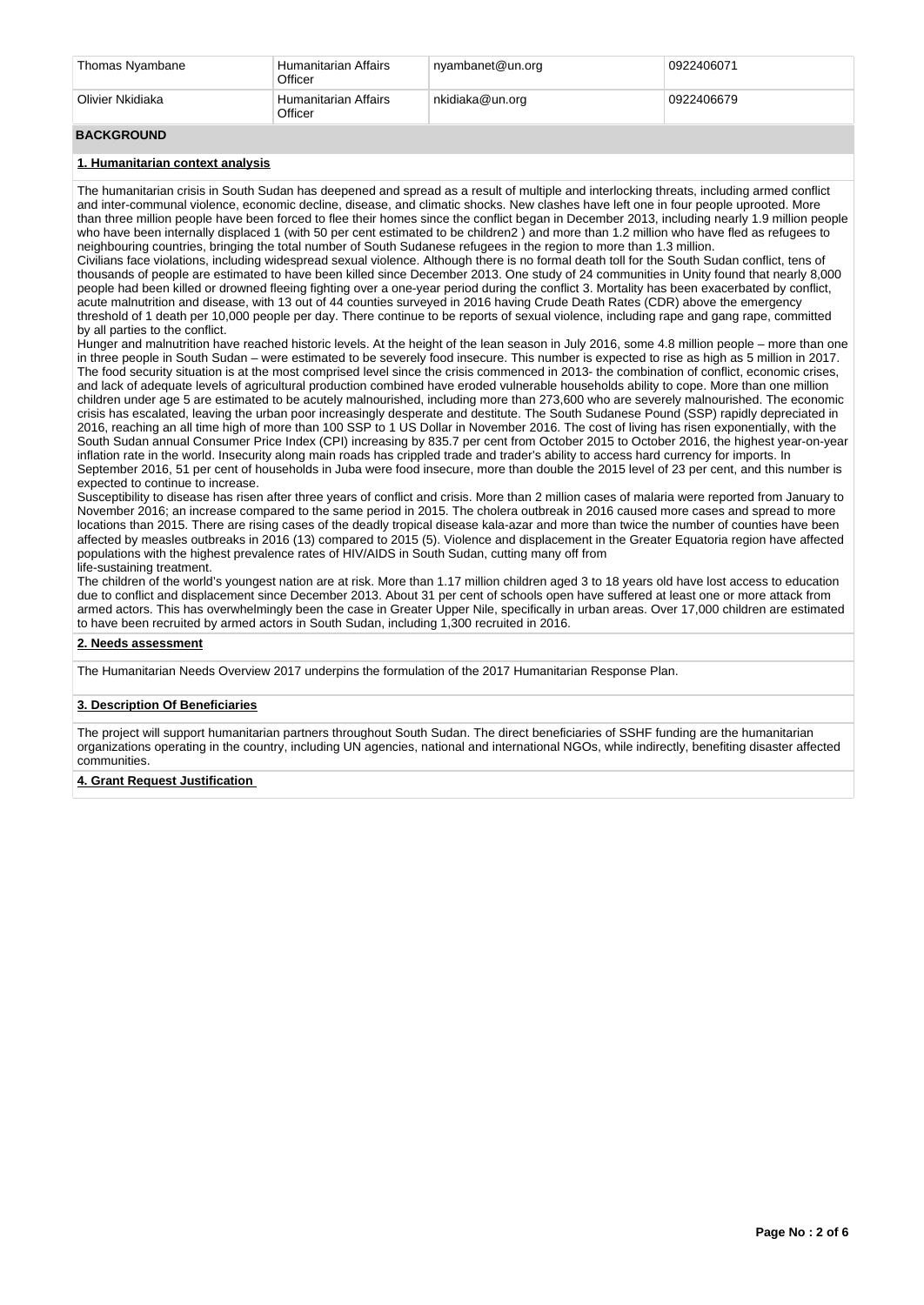OCHA's Humanitarian Financing Unit (HFU) provides direct support to the Humanitarian Coordinator in the strategic management of the South Sudan Humanitarian Fund. Accountabilities include:

Management of SSHF operations and policy advice to the HC:

i. Advise the HC and OCHA HoO on fund strategies and any other policy matters related to SSHF;

ii. Facilitate the development of the SSHF scope and objectives and/or allocation strategy papers, supporting efforts to link the Fund with the Humanitarian Programme Cycle (HPC) and the Humanitarian Response Plan (HRP);

iii. Ensure timely communication to partners on SSHF allocation processes and timelines:

iv. Engage with SSHF donors and coordinate with other humanitarian donors in the country;

v. Support resource mobilisation efforts;

vi. Produce reports, analysis and other documents as necessary to support decision-making, coordination, communication and resource mobilisation activities;

vii. Promote the complementary use of the SSHF with funding from other sources, in particular the CERF;

viii. Perform Secretariat functions for the SSHF Advisory Board;

ix. Facilitate public information sharing with all stakeholders.

Project Cycle Management:

i. Facilitate and train stakeholders on the use of the Grant Management System (GMS);

ii. Develop, and ensure compliance with, processes, systems, templates and tools as outlined in the Operational Manual;

iii. Provide support to all SSHF funding applicants and recipients throughout the project cycle, and promote feedback systems for continuous learning and refinement of processes;

iv. Coordinate, facilitate and oversee all activities associated with the Strategic and Technical Review of project proposals

v. Oversee approval processes and administrative aspects for those projects which are selected for funding;

vi. Liaise with the Administrative Agent for fund disbursement and other fund administration matters;

vii. Ensure narrative and financial reporting compliance;

viii. Manage project revision requests (e.g. follow-up and support on budget revisions, reprogramming, no-cost extensions, etc.);

ix. Ensure reporting to OCHA's global Financial Tracking Service (FTS) as required.

Implementation of the SSHF Accountability Framework:

i. Support and advise the HC and OCHA HoO in the development and implementation of the Accountability Framework;

- ii. Coordinate and develop systems for the assessment of implementing partners' capacity and performance, for Fund-level risk management, and for monitoring and reporting;
- iii. Ensure compliance with minimum requirements for Operational Modalities as described in the Operational Manual;
- iv. Facilitate periodic external evaluations in line with the global agreements on evaluation requirements for CBPFs;
- v. Compile the consolidated annual report of SSHF operations.

## **5. Complementarity**

The Technical Secretariat for the SSHF is a joint one, involving OCHA/HFU as well as UNDP's SSHF Unit. Responsibilities and accountabilities are complementary to ensure the full spectrum of work related to the successful operation of the SSHF is covered.

## **LOGICAL FRAMEWORK**

#### **Overall project objective**

To support strategic and effective humanitarian response within the framework of the Humanitarian Response Plan (HRP), while retaining the flexibility to allocate funds in response to unforeseen events or special requirements.

#### **COORDINATION AND COMMON SERVICES**

| <b>Cluster objectives</b>                                                     | <b>Strategic Response Plan (SRP) objectives</b>                                              | <b>Percentage of activities</b> |
|-------------------------------------------------------------------------------|----------------------------------------------------------------------------------------------|---------------------------------|
| Ensure optimally principled, efficient and<br>effective humanitarian response | Save lives and alleviate the suffering of those<br>most in need of assistance and protection | 35                              |
| Enable humanitarians to deliver despite the<br>challenges                     | Save lives and alleviate the suffering of those<br>most in need of assistance and protection | 35                              |
|                                                                               |                                                                                              |                                 |

#### **Contribution to Cluster/Sector Objectives :**

#### **Outcome 1**

Humanitarian coordination and leadership strengthened, notably through the function of the HC and the cluster system.

### **Output 1.1**

## **Description**

Funds channeled efficiently to where they are most needed according to the most urgent priorities within the Humanitarian Response Plan as agreed by the humanitarian community

## **Assumptions & Risks**

## **Activities**

**Activity 1.1.1** 

Allocate funds to the cluster priorities in line with allocation strategies and informed by prioritisation under the 2017 HRP

# **Indicators**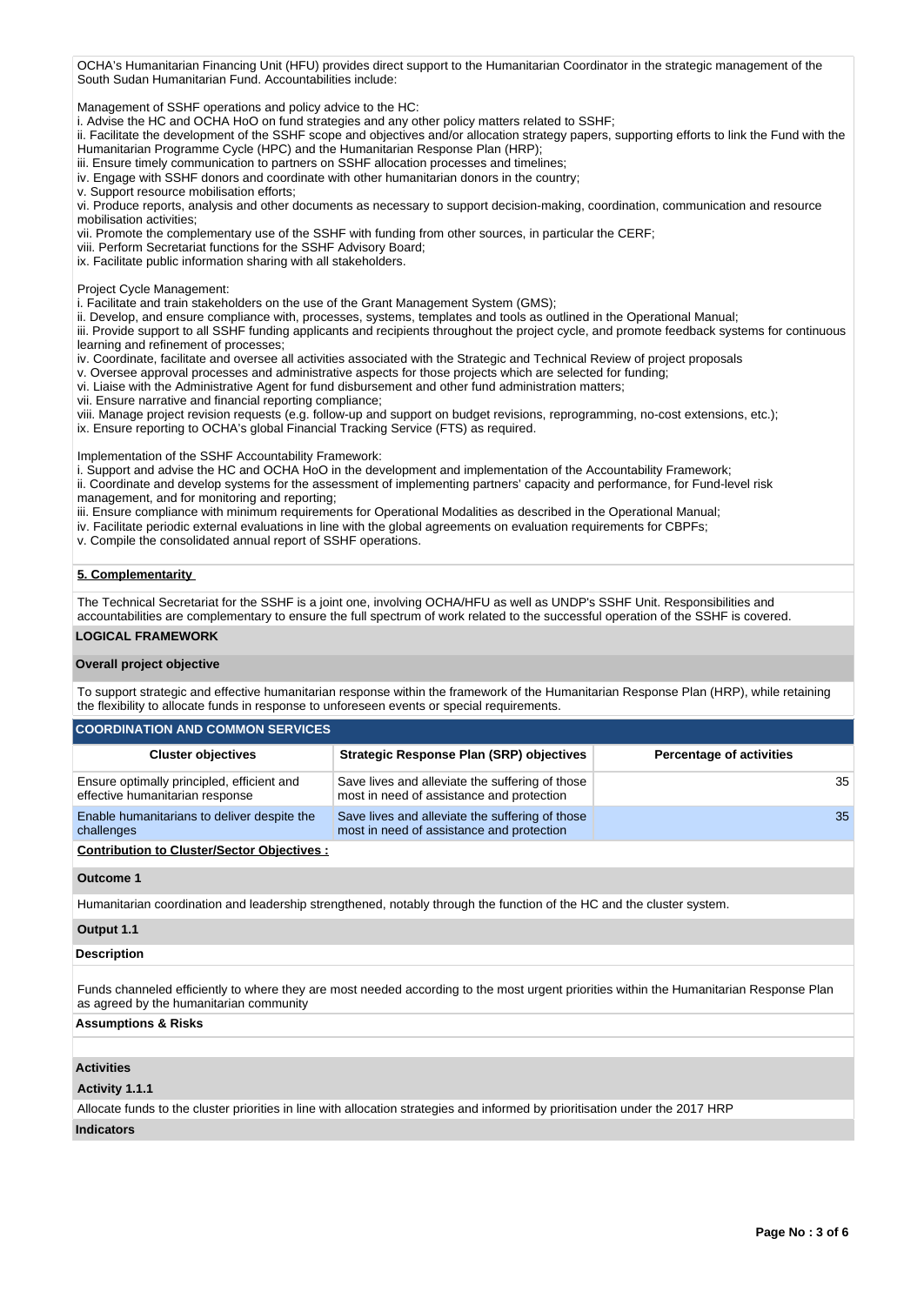|                                                                                                                                                                                                                                                                                                                                                                                                                                                                                                                          |                                                                                                                                                                                                                                                                                                                      |                                                                                                                                             | End cycle beneficiaries |    |     |            |                         |       |              |             |    | <b>End</b><br>cycle |               |               |
|--------------------------------------------------------------------------------------------------------------------------------------------------------------------------------------------------------------------------------------------------------------------------------------------------------------------------------------------------------------------------------------------------------------------------------------------------------------------------------------------------------------------------|----------------------------------------------------------------------------------------------------------------------------------------------------------------------------------------------------------------------------------------------------------------------------------------------------------------------|---------------------------------------------------------------------------------------------------------------------------------------------|-------------------------|----|-----|------------|-------------------------|-------|--------------|-------------|----|---------------------|---------------|---------------|
| Code                                                                                                                                                                                                                                                                                                                                                                                                                                                                                                                     | <b>Cluster</b>                                                                                                                                                                                                                                                                                                       | <b>Indicator</b>                                                                                                                            |                         |    |     | <b>Men</b> |                         | Women |              | <b>Boys</b> |    | <b>Girls</b>        |               | <b>Target</b> |
| Indicator 1.1.1                                                                                                                                                                                                                                                                                                                                                                                                                                                                                                          | <b>COORDINATION AND</b><br><b>COMMON SERVICES</b>                                                                                                                                                                                                                                                                    | Number of working days (from submission to HC's<br>approval) to process applications recommended<br>for funding under Standard Allocations. |                         |    |     |            |                         |       |              |             |    | 40                  |               |               |
|                                                                                                                                                                                                                                                                                                                                                                                                                                                                                                                          | <b>Means of Verification:</b>                                                                                                                                                                                                                                                                                        |                                                                                                                                             |                         |    |     |            |                         |       |              |             |    |                     |               |               |
| Output 1.2                                                                                                                                                                                                                                                                                                                                                                                                                                                                                                               |                                                                                                                                                                                                                                                                                                                      |                                                                                                                                             |                         |    |     |            |                         |       |              |             |    |                     |               |               |
| <b>Description</b>                                                                                                                                                                                                                                                                                                                                                                                                                                                                                                       |                                                                                                                                                                                                                                                                                                                      |                                                                                                                                             |                         |    |     |            |                         |       |              |             |    |                     |               |               |
| Funds made available for rapid response to meet urgent or unforeseen needs and/or bolster pipelines and common services at critical<br>moments in the humanitarian response.                                                                                                                                                                                                                                                                                                                                             |                                                                                                                                                                                                                                                                                                                      |                                                                                                                                             |                         |    |     |            |                         |       |              |             |    |                     |               |               |
| <b>Assumptions &amp; Risks</b>                                                                                                                                                                                                                                                                                                                                                                                                                                                                                           |                                                                                                                                                                                                                                                                                                                      |                                                                                                                                             |                         |    |     |            |                         |       |              |             |    |                     |               |               |
|                                                                                                                                                                                                                                                                                                                                                                                                                                                                                                                          |                                                                                                                                                                                                                                                                                                                      |                                                                                                                                             |                         |    |     |            |                         |       |              |             |    |                     |               |               |
| <b>Activities</b><br>Activity 1.2.1                                                                                                                                                                                                                                                                                                                                                                                                                                                                                      |                                                                                                                                                                                                                                                                                                                      |                                                                                                                                             |                         |    |     |            |                         |       |              |             |    |                     |               |               |
|                                                                                                                                                                                                                                                                                                                                                                                                                                                                                                                          | Allocate funds to address emerging and / or unforeseen emergency needs.                                                                                                                                                                                                                                              |                                                                                                                                             |                         |    |     |            |                         |       |              |             |    |                     |               |               |
| <b>Indicators</b>                                                                                                                                                                                                                                                                                                                                                                                                                                                                                                        |                                                                                                                                                                                                                                                                                                                      |                                                                                                                                             |                         |    |     |            |                         |       |              |             |    |                     |               |               |
|                                                                                                                                                                                                                                                                                                                                                                                                                                                                                                                          |                                                                                                                                                                                                                                                                                                                      |                                                                                                                                             |                         |    |     |            | End cycle beneficiaries |       |              |             |    |                     |               | End<br>cycle  |
| Code                                                                                                                                                                                                                                                                                                                                                                                                                                                                                                                     | <b>Cluster</b>                                                                                                                                                                                                                                                                                                       | <b>Indicator</b>                                                                                                                            |                         |    |     | <b>Men</b> |                         | Women |              | <b>Boys</b> |    | <b>Girls</b>        | <b>Target</b> |               |
| Indicator 1.2.1                                                                                                                                                                                                                                                                                                                                                                                                                                                                                                          | <b>COORDINATION AND</b><br><b>COMMON SERVICES</b>                                                                                                                                                                                                                                                                    | Number of working days (from submission to HC's<br>approval) to process applications recommended<br>for funding under Reserve Allocations.  |                         |    |     |            |                         |       |              |             |    |                     |               | 25            |
| <b>Means of Verification:</b>                                                                                                                                                                                                                                                                                                                                                                                                                                                                                            |                                                                                                                                                                                                                                                                                                                      |                                                                                                                                             |                         |    |     |            |                         |       |              |             |    |                     |               |               |
| <b>Additional Targets:</b>                                                                                                                                                                                                                                                                                                                                                                                                                                                                                               |                                                                                                                                                                                                                                                                                                                      |                                                                                                                                             |                         |    |     |            |                         |       |              |             |    |                     |               |               |
| <b>M &amp; R</b>                                                                                                                                                                                                                                                                                                                                                                                                                                                                                                         |                                                                                                                                                                                                                                                                                                                      |                                                                                                                                             |                         |    |     |            |                         |       |              |             |    |                     |               |               |
| <b>Monitoring &amp; Reporting plan</b>                                                                                                                                                                                                                                                                                                                                                                                                                                                                                   |                                                                                                                                                                                                                                                                                                                      |                                                                                                                                             |                         |    |     |            |                         |       |              |             |    |                     |               |               |
| A team of Monitoring and Reporting Specialists lead by a Monitoring and Reporting Officer will monitor SSHF projects, through field visits as<br>well as other methods such as remote monitoring. The team will also ensure that project reports are submitted by partners as per schedule,<br>to allow for aggregation of progress and achievements at Fund level. Quarterly dashboards and the annual report will be the main reports<br>available to stakeholders including donors, agencies and the public at large. |                                                                                                                                                                                                                                                                                                                      |                                                                                                                                             |                         |    |     |            |                         |       |              |             |    |                     |               |               |
| Workplan                                                                                                                                                                                                                                                                                                                                                                                                                                                                                                                 |                                                                                                                                                                                                                                                                                                                      |                                                                                                                                             |                         |    |     |            |                         |       |              |             |    |                     |               |               |
|                                                                                                                                                                                                                                                                                                                                                                                                                                                                                                                          | Activitydescription                                                                                                                                                                                                                                                                                                  |                                                                                                                                             | Year                    | 1  | 2   | 3          | 4                       | 5     |              |             | 8  | 9                   | 10            | 12            |
|                                                                                                                                                                                                                                                                                                                                                                                                                                                                                                                          | and informed by prioritisation under the 2017 HRP                                                                                                                                                                                                                                                                    | Activity 1.1.1: Allocate funds to the cluster priorities in line with allocation strategies                                                 | 2017                    |    | X   | ΙX.        |                         |       |              |             | X. | <sup>X</sup>        |               |               |
| needs.                                                                                                                                                                                                                                                                                                                                                                                                                                                                                                                   |                                                                                                                                                                                                                                                                                                                      | Activity 1.2.1: Allocate funds to address emerging and / or unforeseen emergency                                                            | 2017                    | X. | IX. | X          | X.                      | X.    | $\mathsf{X}$ | X.          | X. | $\mathsf{X}$        | $X$ $X$       | IΧ            |
| <b>OTHER INFO</b>                                                                                                                                                                                                                                                                                                                                                                                                                                                                                                        |                                                                                                                                                                                                                                                                                                                      |                                                                                                                                             |                         |    |     |            |                         |       |              |             |    |                     |               |               |
|                                                                                                                                                                                                                                                                                                                                                                                                                                                                                                                          | <b>Accountability to Affected Populations</b>                                                                                                                                                                                                                                                                        |                                                                                                                                             |                         |    |     |            |                         |       |              |             |    |                     |               |               |
|                                                                                                                                                                                                                                                                                                                                                                                                                                                                                                                          | of projects will assess quality of programming.                                                                                                                                                                                                                                                                      | The SSHF promotes approaches to strengthening accountability to affected populations. The review of funding applications and monitoring     |                         |    |     |            |                         |       |              |             |    |                     |               |               |
| <b>Implementation Plan</b>                                                                                                                                                                                                                                                                                                                                                                                                                                                                                               |                                                                                                                                                                                                                                                                                                                      |                                                                                                                                             |                         |    |     |            |                         |       |              |             |    |                     |               |               |
|                                                                                                                                                                                                                                                                                                                                                                                                                                                                                                                          | Subject to donor contributions, it is expected that at least two standard allocation rounds will be conducted, early in the year and in the<br>second half of the year following the mid year review of the HRP. Additional Reserve allocations will be conducted as needs arise and in line<br>with funds available |                                                                                                                                             |                         |    |     |            |                         |       |              |             |    |                     |               |               |
|                                                                                                                                                                                                                                                                                                                                                                                                                                                                                                                          | Coordination with other Organizations in project area                                                                                                                                                                                                                                                                |                                                                                                                                             |                         |    |     |            |                         |       |              |             |    |                     |               |               |
| Name of the organization                                                                                                                                                                                                                                                                                                                                                                                                                                                                                                 |                                                                                                                                                                                                                                                                                                                      | Areas/activities of collaboration and rationale                                                                                             |                         |    |     |            |                         |       |              |             |    |                     |               |               |
|                                                                                                                                                                                                                                                                                                                                                                                                                                                                                                                          |                                                                                                                                                                                                                                                                                                                      |                                                                                                                                             |                         |    |     |            |                         |       |              |             |    |                     |               |               |
|                                                                                                                                                                                                                                                                                                                                                                                                                                                                                                                          | <b>Environment Marker Of The Project</b>                                                                                                                                                                                                                                                                             |                                                                                                                                             |                         |    |     |            |                         |       |              |             |    |                     |               |               |
| N/S: Not specified                                                                                                                                                                                                                                                                                                                                                                                                                                                                                                       |                                                                                                                                                                                                                                                                                                                      |                                                                                                                                             |                         |    |     |            |                         |       |              |             |    |                     |               |               |
|                                                                                                                                                                                                                                                                                                                                                                                                                                                                                                                          | <b>Gender Marker Of The Project</b>                                                                                                                                                                                                                                                                                  |                                                                                                                                             |                         |    |     |            |                         |       |              |             |    |                     |               |               |
|                                                                                                                                                                                                                                                                                                                                                                                                                                                                                                                          |                                                                                                                                                                                                                                                                                                                      | 1-The project is designed to contribute in some limited way to gender equality                                                              |                         |    |     |            |                         |       |              |             |    |                     |               |               |
|                                                                                                                                                                                                                                                                                                                                                                                                                                                                                                                          | <b>Justify Chosen Gender Marker Code</b>                                                                                                                                                                                                                                                                             |                                                                                                                                             |                         |    |     |            |                         |       |              |             |    |                     |               |               |
|                                                                                                                                                                                                                                                                                                                                                                                                                                                                                                                          |                                                                                                                                                                                                                                                                                                                      | Review of applications and monitoring of projects will assess quality of programming in relation to gender mainstreaming                    |                         |    |     |            |                         |       |              |             |    |                     |               |               |
| <b>Protection Mainstreaming</b>                                                                                                                                                                                                                                                                                                                                                                                                                                                                                          |                                                                                                                                                                                                                                                                                                                      |                                                                                                                                             |                         |    |     |            |                         |       |              |             |    |                     |               |               |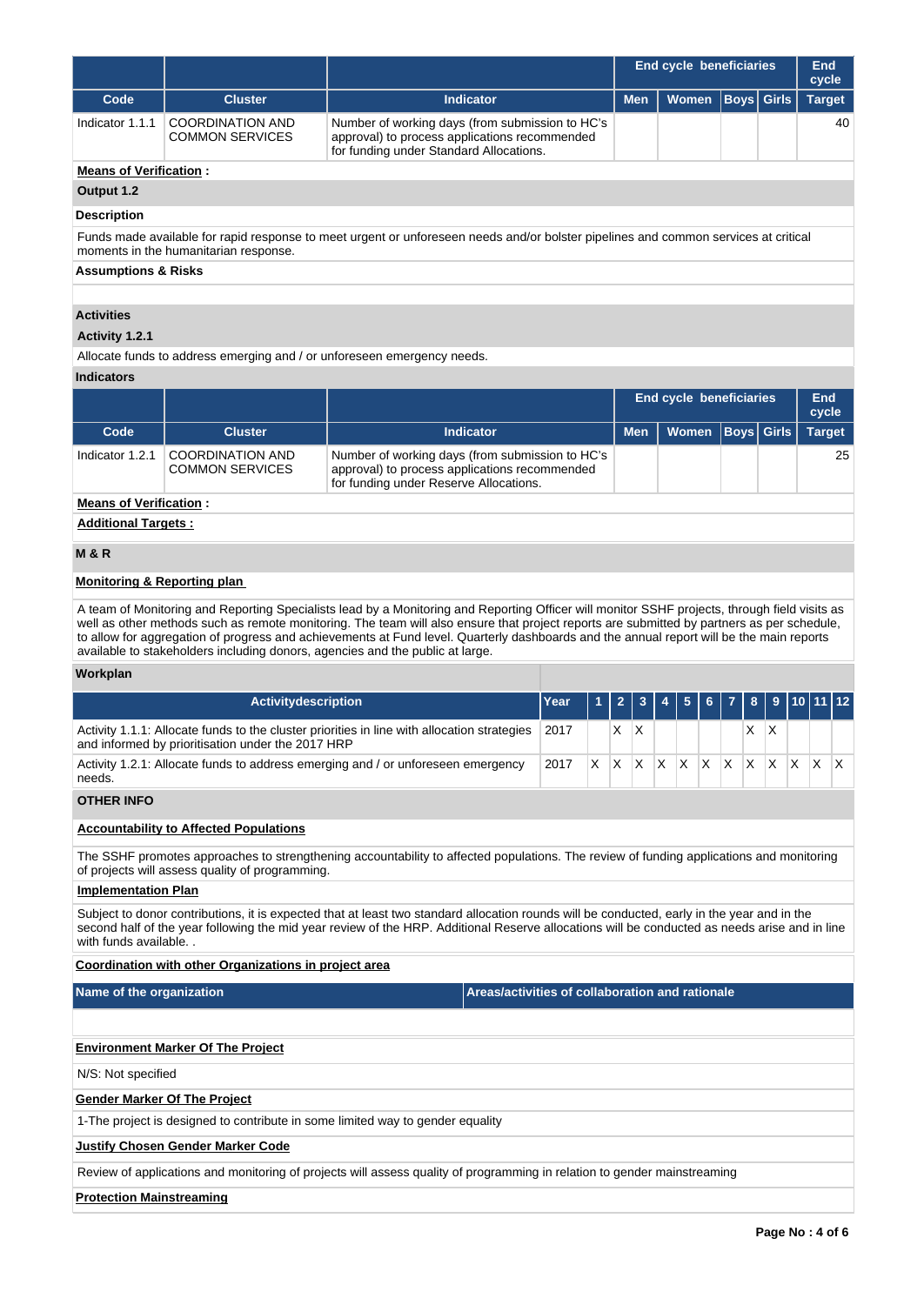Review of applications and monitoring of projects will assess quality of programming in relation to protection mainstreaming

# **Country Specific Information**

# **Safety and Security**

The operating environment is characterized by conflict, violence and significant challenges in terms fo safety and security.

## **Access**

The operating environment is characterized by significant access challenges. These are taken into account through the allocation process when considering the feasibility of proposals; and through the use of remote monitoring methods.

# **BUDGET**

| Code      | <b>Budget Line Description</b>                                           | DIS         | <b>Quantity</b>       | Unit<br>cost             | <b>Duration</b><br><b>Recurran</b><br>ce | $\%$<br>charged<br>to CHF | <b>Total Cost</b> |
|-----------|--------------------------------------------------------------------------|-------------|-----------------------|--------------------------|------------------------------------------|---------------------------|-------------------|
|           | <b>Staff and Other Personnel Costs</b>                                   |             |                       |                          |                                          |                           |                   |
| 1.1       | P/L4 - Internationally recruited posts - Professional                    | D           | 1 <sup>1</sup>        | 17,97<br>8.00            | 12                                       | 100.00                    | 215,736.00        |
|           | Head of South Sudan Humanitarian Financing Unit                          |             |                       |                          |                                          |                           |                   |
| 1.2       | P/L3 - Internationally recruited posts - Professional                    | D           |                       | 3   15,09<br>0.00        | 12                                       | 100.00                    | 543,240.00        |
|           | 3 Humanitarian Affairs Officers (2 program and 1 monitoring & reporting) |             |                       |                          |                                          |                           |                   |
| 1.3       | P/L3 - Internationally recruited post - Professional                     | D           | 1 <sup>1</sup>        | 15,09<br>0.00            | $\overline{2}$                           | 100.00                    | 30,180.00         |
|           | 1 Data Analyst/Information Management Officer                            |             |                       |                          |                                          |                           |                   |
| 1.4       | NOB - Nationally recruited post - Professional                           | D           |                       | $1 \mid 5,526$<br>.00    | 12                                       | 100.00                    | 66,312.00         |
|           | <b>Reporting Officer</b>                                                 |             |                       |                          |                                          |                           |                   |
| 1.5       | NOA - Nationally recruited post - Professional                           |             | $2 \mid 4,332$<br>.00 | 12                       | 100.00                                   | 103,968.00                |                   |
|           | 1 National Planning officer and 1 National Data Analyst                  |             |                       |                          |                                          |                           |                   |
| 1.6       | GSL 6 _National recruited post - General Service                         | D           | 1 <sup>1</sup>        | 3.641<br>.00             | 12                                       | 100.00                    | 43,692.00         |
|           | Administrative Associate                                                 |             |                       |                          |                                          |                           |                   |
|           | <b>Section Total</b>                                                     |             |                       |                          |                                          |                           | 1,003,128.00      |
|           | Supplies, Commodities, Materials                                         |             |                       |                          |                                          |                           |                   |
| 2.1       | Supplies and Materials                                                   | S           | 1 <sup>1</sup>        | 11,90<br>0.00            | $\mathbf{1}$                             | 100.00                    | 11,900.00         |
|           | Acquisition of Office Equipment                                          |             |                       |                          |                                          |                           |                   |
|           | <b>Section Total</b>                                                     |             |                       |                          |                                          |                           | 11,900.00         |
| Equipment |                                                                          |             |                       |                          |                                          |                           |                   |
| 3.1       | <b>Other Equipments</b>                                                  | S           |                       | 1   1,000<br>.00         | $\mathbf{1}$                             | 100.00                    | 1,000.00          |
|           | Acquisition of Office Equipment                                          |             |                       |                          |                                          |                           |                   |
|           | <b>Section Total</b>                                                     |             |                       |                          |                                          |                           | 1,000.00          |
|           | <b>Contractual Services</b>                                              |             |                       |                          |                                          |                           |                   |
| 4.1       | Consultants                                                              | S           |                       | $1 \,   \, 3,000$<br>.00 | $\mathbf{1}$                             | 100.00                    | 3,000.00          |
|           | Personal Services Fees - Consultants                                     |             |                       |                          |                                          |                           |                   |
| 4.2       | <b>External Printing</b>                                                 | $\mathsf S$ |                       | $1 \mid 2,000$<br>.00    | 1                                        | 100.00                    | 2,000.00          |
|           | Printing of SSHF 2016 annual report and flyers.                          |             |                       |                          |                                          |                           |                   |
|           | <b>Section Total</b>                                                     |             |                       |                          |                                          |                           | 5,000.00          |